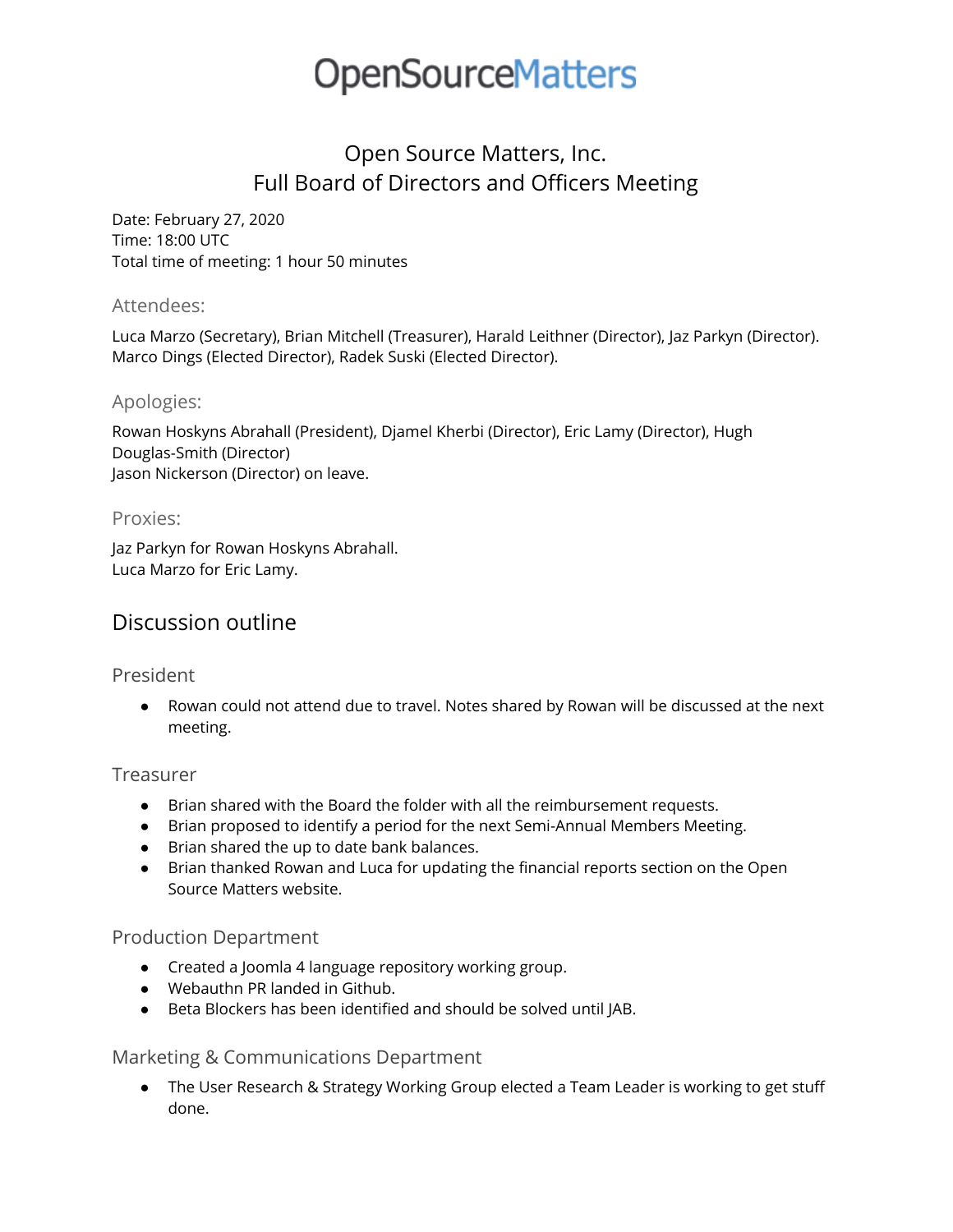### Events Department

- Report of our monthly events department meeting held last February 19th are published on Volunteers Portal [https://volunteers.joomla.org/departments/events/reports/1178-february-19-2020-events-d](https://volunteers.joomla.org/departments/events/reports/1178-february-19-2020-events-department-meeting-report) [epartment-meeting-report](https://volunteers.joomla.org/departments/events/reports/1178-february-19-2020-events-department-meeting-report)
- User Groups Team (JUG Team) held a meeting on the 26th. The main discussion was about the proposal who came on in the Forum for the Future: reformat the JUG rules to allow virtual user groups; Jaz Parkyn was invited to attend the meeting.
- The events dept would like to thank Allon Moritz for his help and collaboration with Carlos Camara on the implementation of DP Calendar on the events website.

# Operations Department

● Process of handing over to Radek has started.

# Programs Department

- Department meeting took place on 25th February.
- Davide Messia has been elected new VET team leader and is currently transitioning into the role. The change will be official on 1st March 2020. Thanks to Vikas Pisal for his time as team leader.
- Jaz attended the JUG meeting on 26th February to discuss and review the JUG changes proposed during the FftF stream.
- Following a request from Daniel Dubois, I would like to discuss the proposal of a working group to sit alongside the Educational Outreach Working Group for his African Outreach Program. A team can be proposed in the future when demonstrable work has been completed and formal goals and roadmaps have been created.

# Secretary

- [**Note**] Pursuant the Board Policy regarding [Handover](https://www.opensourcematters.org/organisation/directors/policies/270-board-policy-regarding-handover.html) the newly elected Department Coordinators are entitled to attend the Board Meeting without voting rights during the handover/transition period.
- [**Governance**] The Open Source Matters website has been updated with all the meeting minutes, including Semi-Annual Members Meeting Minutes.
- [**Governance**] Board role descriptions published on a dedicated page on the website: [Board](https://www.opensourcematters.org/organisation/directors/board-member-roles.html) [Member](https://www.opensourcematters.org/organisation/directors/board-member-roles.html) Roles
- [**Governance**] The definitions of Teams, subteams and the different roles within teams have been published on a dedicated page on the website: <https://www.opensourcematters.org/organisation/team-membership.html>
- [**Governance**] In order to clarify the rules related to the elections, I prepared a page on the OSM website will all the rules, timelines, methodologies and references about the Election, including the link to all the election results: <https://community.joomla.org/blogs/leadership/nomination-and-election-process.html>
- [**Transparency**] The Profit & Loss and Balance Sheet documents from 2016 to 2019 have been published on the OSM website: [Finances](https://www.opensourcematters.org/organisation/finances.html).

Published a page with the registry of motions adopted by all the members: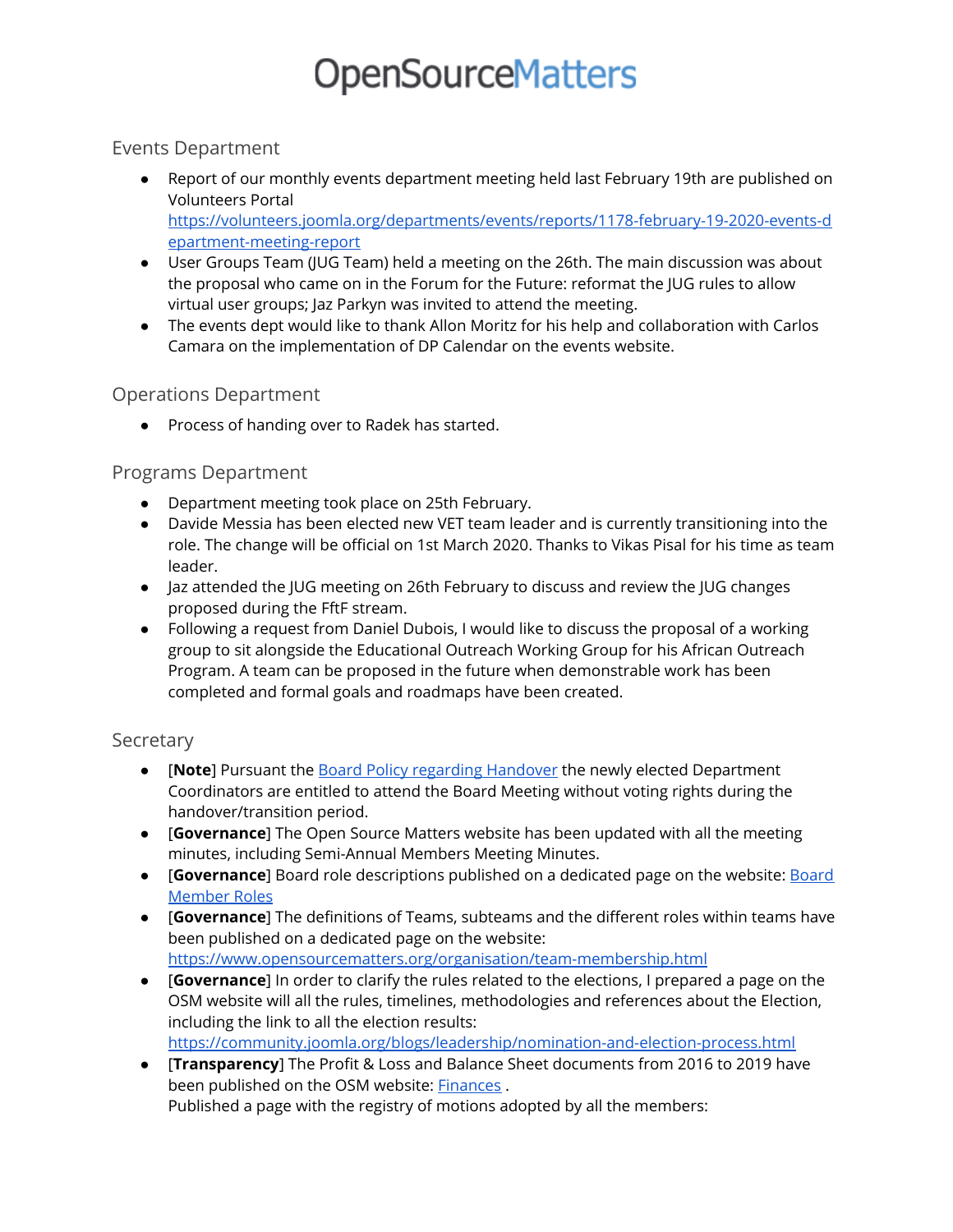[https://www.opensourcematters.org/organisation/members-meetings/286-members-motio](https://www.opensourcematters.org/organisation/members-meetings/286-members-motions.html) [ns.html](https://www.opensourcematters.org/organisation/members-meetings/286-members-motions.html)

- [**Transparency**] The Year End Report for outgoing Board Members (Group 2) is due on April 06, 2020. The 180 day Quarterly Report for remaining Board Members (Group 1) is due on April 10, 2020.
- [**Conflict Resolution**] Hugh and I had a meeting to evaluate the outsourcing of the Conflict Resolution service to a professional, third-party service.
- [**Governance**] Given the fact that Jason Nickerson, the Legal & Finance Department Coordinator, is on leave of absence due to personal reasons, and given that Hugh Douglas-Smith has been duly elected to succeed in such a role, Luca proposed a motion to allow Hugh Douglas-Smith to take over the Legal & Finance Department Coordinator role immediately. The Board would like to express gratitude to Jason for his service as Department Coordinator.
- [**Governance**] If the previous proposal comes into effect, Luca would like to propose a motion to allow Radek Suski, to take over the Operations Department Coordinator role immediately.
- [**Compliance**] Luca requested the Board to review the Amendment to the launch.joomla.org Agreement to address and clarify Privacy/Compliance Responsibilities. Once approved, the amendment will be proposed to Cloud Access for signature. The amendment draft has been prepared by Donata Kalnenaite from the Compliance Team. Luca would like to express deep appreciation for the work done by her.
- [**Compliance**] The same amendment should be executed also to BrandIT for the domains.joomla.org service.
- [**Governance**] In the past years, Department Coordinators had to deal with pressure, responsibilities and tasks. In the Bylaws we have a way to spread and share responsibilities within a Department, creating a Department Leadership. The Departmental Coordinator Leadership should include the Department Coordinator, the Team Leaders of all the official teams under such Department. A member of the Department Leadership might be appointed as Assistant to Department Coordinator to support the DC managing the Department.
- [**Election Results**] Congratulations to Brian Mitchell for his election as President of Open Source Matters, Inc. and massive thanks to Rowan Hoskyns Abrahall for her long service as leader of the organization, as CLT member, then as Events DC and as President in the past two terms. Due to the election of Brian as President, a replacement election will be executed to fill the role of the Treasurer until the next election cycle. As Brian Mitchell is already in a fiscal signatory role, the handover period will be longer than usual and last until the new Treasurer has been elected and fully signed on to the organisation.
- Daniel Dubois stepped down as Vice President of Open Source Matters, Inc. with immediate effect. A replacement election has started. The Call for Manifestos to fill out the two Officer role vacancies has been published: [https://community.joomla.org/blogs/leadership/call-for-candidate-manifestos-replacement-e](https://community.joomla.org/blogs/leadership/call-for-candidate-manifestos-replacement-elections-2020-g2.html) [lections-2020-g2.html](https://community.joomla.org/blogs/leadership/call-for-candidate-manifestos-replacement-elections-2020-g2.html)
- Luca submitted an application to AWS Open Source Credit Programs, requesting credit to be used for Amazon S3 and Data Transfer in order to reduce OSM yearly operational expenses. Response is expected in roughly 10 days.

#### Motions taken during this meeting

**#2020/019 - Convert the User Research & Strategy Working Group to an official Team with voting rights in the Marketing & Communications Department. The name changes to "User Research & Strategy Team" to reflect the new status.**

Proposed by Eric Lamy, seconded by Rowan Hoskyns Abrahall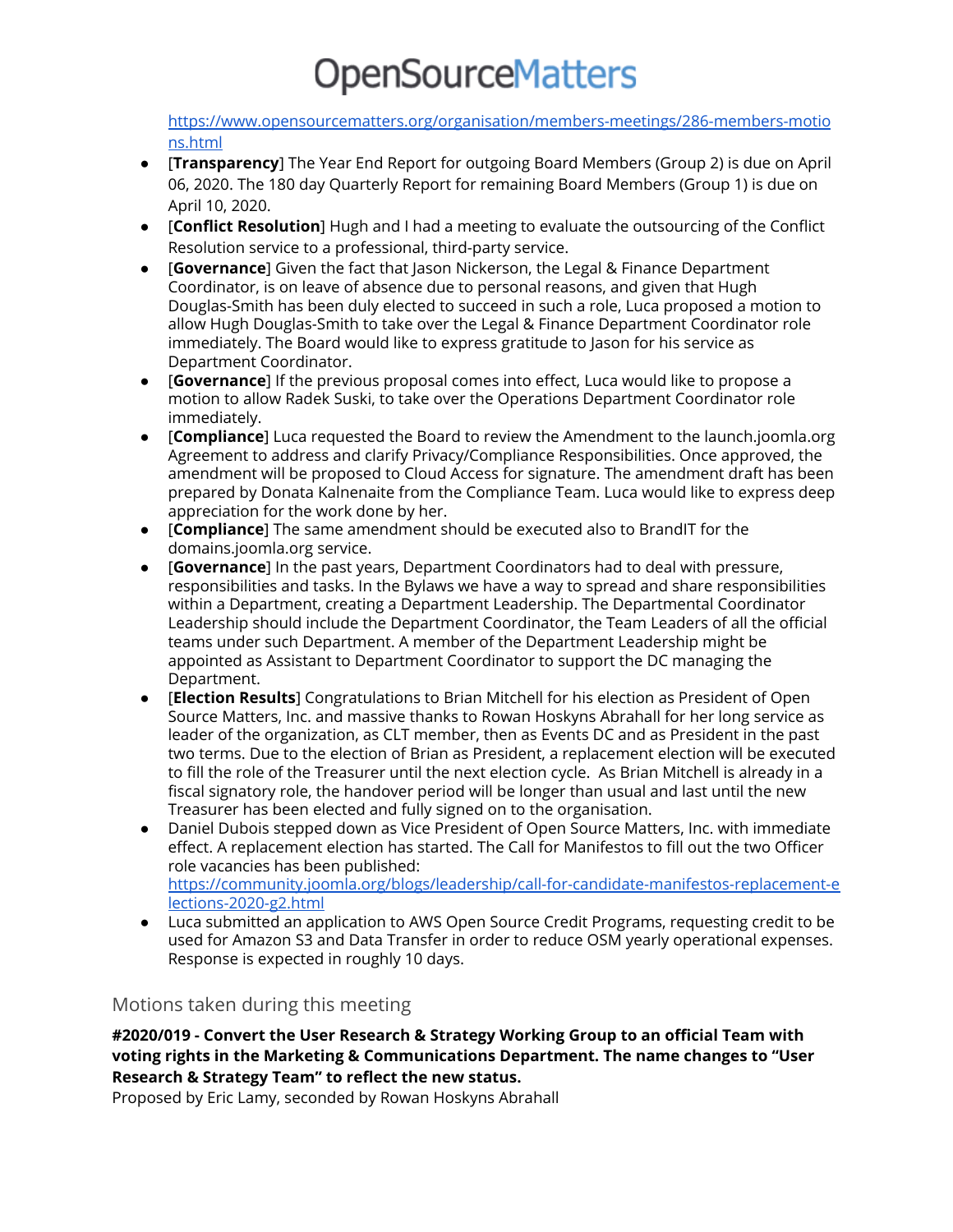*The motion passed with unanimous consent.*

#### **#2020/020 - Allow Hugh Douglas-Smith to take over the Legal & Finance Department Coordinator role with immediate effect, as the incumbent DC is on leave of absence.**

Proposed by Luca Marzo, seconded by Djamel Kherbi *The motion passed with unanimous consent.*

#### **#2020/021 - Allow Radek Suski to take over the Operations Department Coordinator role with immediate effect, as the incumbent DC transitioned to another role.**

Proposed by Luca Marzo, seconded by Djamel Kherbi *The motion passed with unanimous consent.*

#### **#2020/022 - Approve the Amendment to the launch.joomla.org Agreement regarding Privacy Responsibilities and give the mandate to the Secretary to bring it to the counterpart for signature.**

Proposed by Luca Marzo, seconded by Rowan Hoskyns Abrahall *The motion passed with unanimous consent.*

#### **#2020/023 - Approve the Amendment to the Joomla Domains Cooperation Agreement regarding Privacy Responsibilities and give the mandate to the Secretary to bring it to the counterpart for signature.**

Proposed by Luca Marzo, seconded by Rowan Hoskyns Abrahall *The motion passed with unanimous consent.*

#### **#2020/024 - Each Department Coordinator shall form a Department Leadership including the DC and all the team leaders of the teams within their Department.**

Proposed by Luca Marzo, seconded by Rowan Hoskyns Abrahall *The motion passed with unanimous consent.*

#### **#2020/025 - Each Department Coordinator shall appoint an Assistant DC to assist with the management of their Department.**

Proposed by Luca Marzo, seconded by Rowan Hoskyns Abrahall *The motion passed with unanimous consent.*

#### **#2020/026 - Change the schedule to weekly Board meetings until the end of the current term.**

Proposed by Rowan Hoskyns Abrahall, seconded by Luca Marzo *The motion passed with unanimous consent.*

# **#2020/027 - For Board Elections list all members with voting rights in the election blog post.**

Proposed by Harald Leithner, seconded by Luca Marzo *The motion passed with unanimous consent.*

#### **#2020/028 - The Secretary proposes to adjourn the meeting**

Proposed by Luca Marzo, seconded by Djamel Kherbi. *The motion passed with unanimous consent.*